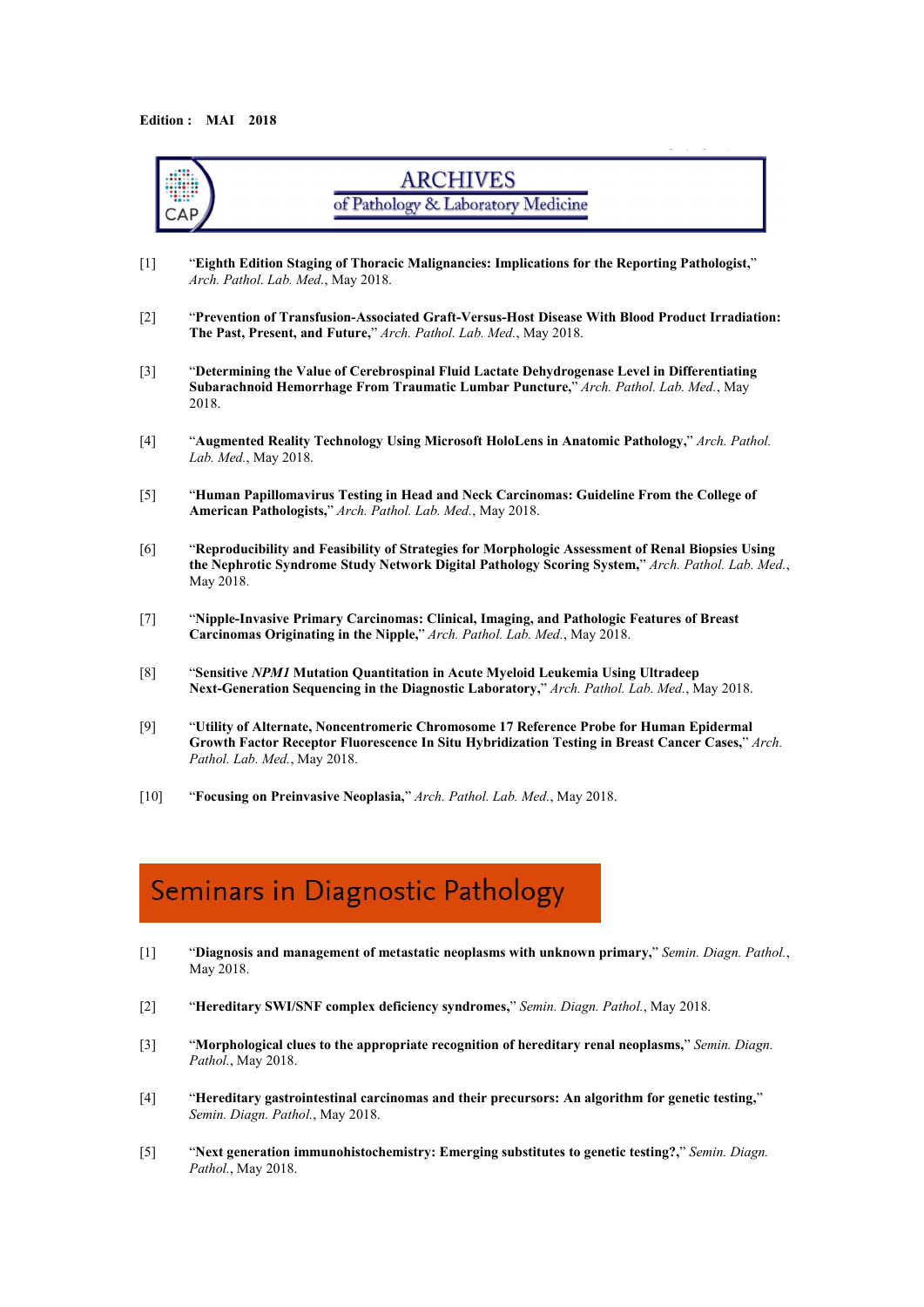- [6] "**Pathologists – The watchpersons for hereditary tumor syndromes,**" *Semin. Diagn. Pathol.*, May 2018.
- [7] "**Uncovering Hereditary Tumor Syndromes: Emerging Role of Surgical Pathology,**" *Semin. Diagn. Pathol.*, May 2018.



Version:1.0 StartHTML:0000000107 EndHTML:0000004261 StartFragment:0000000127 EndFragment:0000004243

- [1] "**[Skin, a target for autoimmune, infectious and drug induced diseases].,**" *Ann. Pathol.*, Feb. 2018.
- [2] "**[The key role of the pathologist in the diagnosis ofsyphilis: A case report].,**" *Ann. Pathol.*, Feb. 2018.
- [3] "**[Humoral immune diseases: Cutaneous vasculitis and auto-immune bullous dermatoses].,**" *Ann. Pathol.*, Feb. 2018.
- [4] "**[Histopathology of cutaneous drug reactions].,**" *Ann. Pathol.*, Feb. 2018.
- [5] "**[Cutaneous infections: Pathologist's role in unusual or atypical situations].,**" *Ann. Pathol.*, Feb. 2018.
- [6] "**[Practices in infectious pathology in France in 2015. Results ofthe national survey].,**" *Ann. Pathol.*, Feb. 2018.
- [7] "**[Cell-mediated immunity: Lupus and connective tissue diseases].,**" *Ann. Pathol.*, Feb. 2018.
- [8] "**[A peculiar intra-uterine lesion: Inflammatory myofibroblastic tumor (IMT)].,**" *Ann. Pathol.*, Apr. 2018.
- [9] "**[Endometrial carcinoma: An histopathological and histoprognotic study about 62 patients in a center in the Tunisian north].,**" *Ann. Pathol.*, Apr. 2018.
- [10] "**[Ovarian Sertoli-Leydig tumor:A tricky tumor].,**" *Ann. Pathol.*, Apr. 2018.
- [11] "**[A "four-leaf clover" case of colonic adenocarcinoma].,**" *Ann. Pathol.*, Apr. 2018.
- [12] "**[Simple mucinous cyst of the pancreas: Case-report and literature review].,**" *Ann. Pathol.*, Apr. 2018.
- [13] "**[PD-L1 testing in non-small cell lung carcinoma: Guidelines from the PATTERN group of thoracic pathologists].,**" *Ann. Pathol.*, Apr. 2018.
- [14] "**[A Massive Open Oneline Course (MOOC) on pratical histology: A goal, a tool, a large public ! Return on a first experience].,**" *Ann. Pathol.*, Apr. 2018.
- [15] "**[Rich and sad topics].,**" *Ann. Pathol.*, Apr. 2018.
- [16] "**[Chordoma cutis, an unusual clinical presentation of a rare neoplasm: Chordoma].,**" *Ann. Pathol.*, Apr. 2018.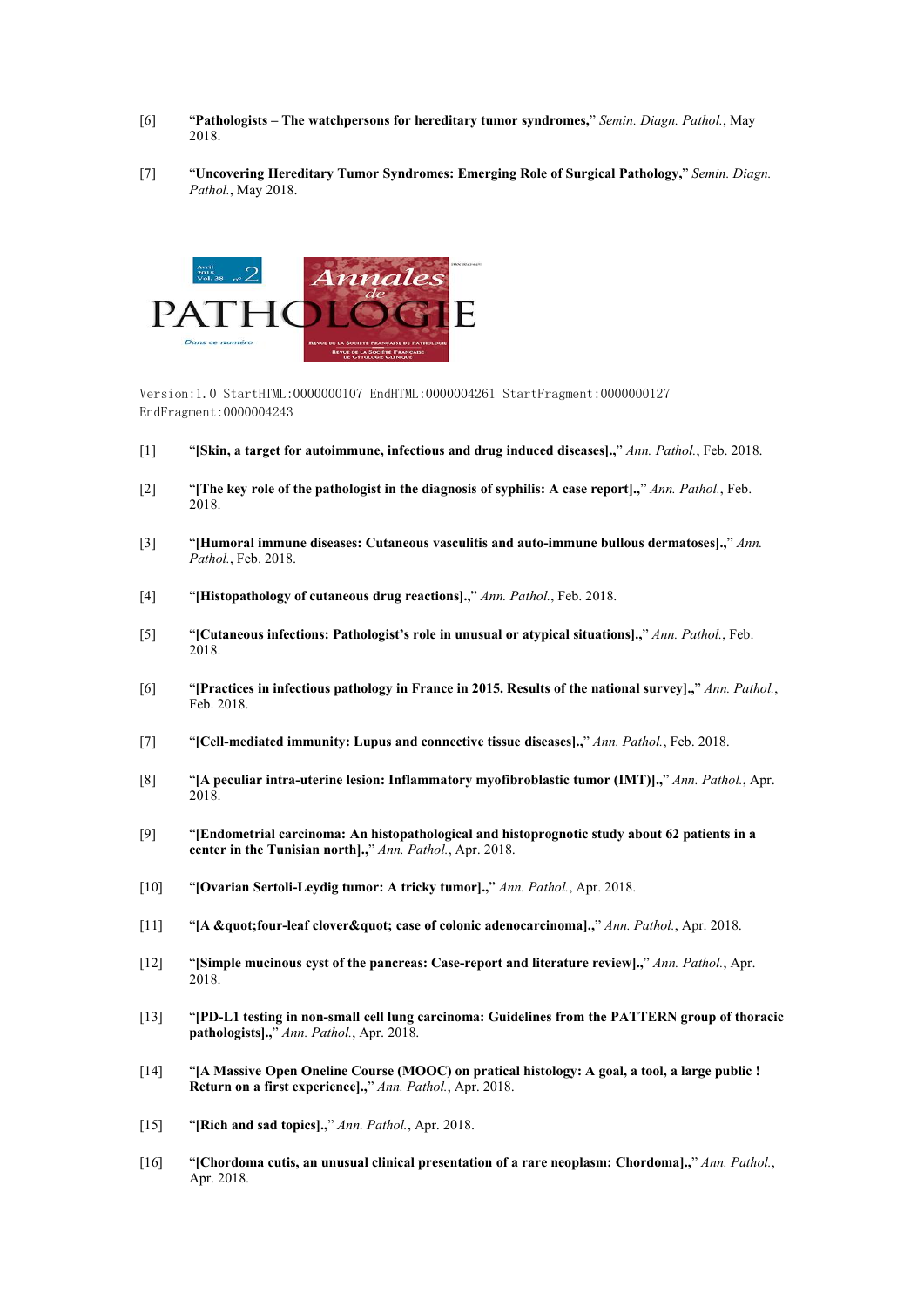- [17] "**[Benign and malignant giant-cell rich lesions ofbone: Pathological diagnosis with special emphasis on recent immunohistochemistry and molecular techniques].,**" *Ann. Pathol.*, Apr. 2018.
- [18] "**[Neuropathology of sudden infant death syndrome: Review of the literature and proposal of a protocol for neuropathological examination].,**" *Ann. Pathol.*, Apr. 2018.





- [2] "**Hepatic progenitor cells in metastatic liver carcinomas,**" *Histopathology*, May 2018.
- [3] "**Eosinophilic solid and cystic renal cell carcinomas have metastatic potential,**" *Histopathology*, May 2018.
- [4] "**Expression analysis ofHMGB1 in histological samples ofmalignant pleural mesothelioma,**" *Histopathology*, May 2018.
- [5] "**Three-dimensional reconstruction of prostate cancer architecture with serial immunohistochemical sections: hallmarks of tumour growth, tumour compartmentalisation, and implications for grading and heterogeneity,**" *Histopathology*, May 2018.
- [6] "**Malignant mesothelioma** *in situ***,**" *Histopathology*, May 2018.
- [7] "**Improved diagnostic stratification of digitised Barrett's oesophagus biopsies by p53 immunohistochemical staining,**" *Histopathology*, May 2018.
- [8] "**Gastric pyloric gland adenoma: a multicentre clinicopathological study of 67 cases,**" *Histopathology*, May 2018.
- [9] "Expression of PD-L1 correlates with pleomorphic morphology and histological patterns of non-small-cell lung carcinomas," Histopathology, May 2018.
- [10] "Digital image analysis of Ki67 in hot spots is superior to both manual Ki67 and mitotic counts in **breast cancer,**" *Histopathology*, May 2018.
- [11] "**Histological assessment of the liver explant in transplanted hepatitis C virus patients achieving sustained virological response with direct-acting antiviral agents,**" *Histopathology*, May 2018.
- [12] "**Invasive mucinous carcinoma of the breast and response patterns after neoadjuvant chemotherapy (NAC),**" *Histopathology*, May 2018.
- [13] "**Role of conventional immunomarkers, HNF4-α and SATB2, in the differential diagnosis of pulmonary and colorectal adenocarcinomas,**" *Histopathology*, May 2018.
- [14] "**Expression pattern of immunosurveillance-related antigen in adult T cell leukaemia/lymphoma,**" *Histopathology*, May 2018.
- [15] "**Aggressive natural killer (NK)-cell leukaemia and extranodal NK/T-cell lymphoma are two distinct diseases that differ in their clinical presentation and cytogenetic findings,**" *Histopathology*, May 2018.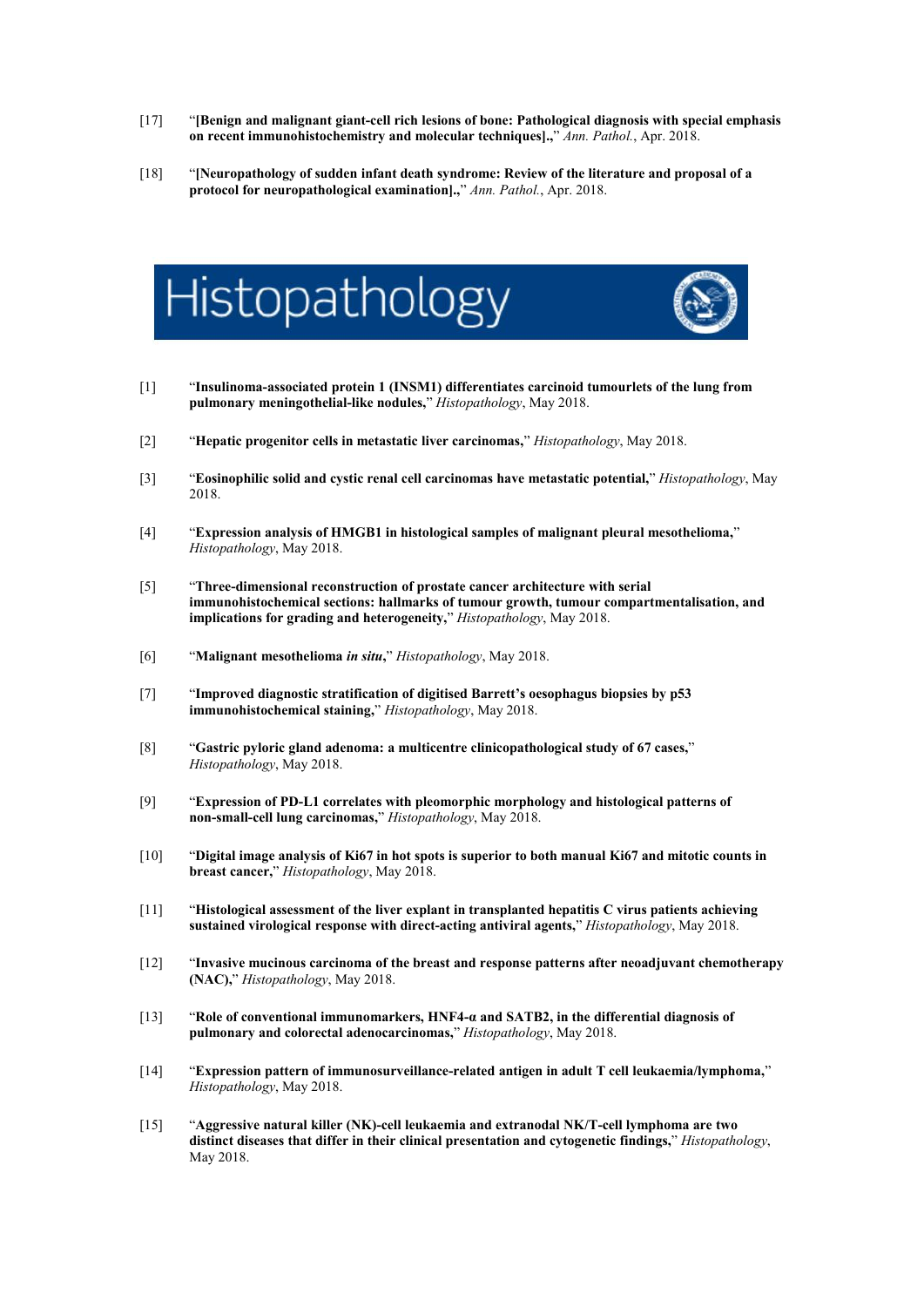- [16] "**A decreased peritumoral CD1a+ cell number predicts a worse prognosis in oral squamous cell carcinoma,**" *Histopathology*, May 2018.
- [17] "**Primary effusion lymphoma in Taiwan shows two distinctive clinicopathological subtypes with rare human immunodeficiency virus association,**" *Histopathology*, May 2018.
- [18] "**Histopathology of synovial cysts ofthe spine,**" *Histopathology*, May 2018.
- [19] "**The World Health Organisation 2016 classification of penile carcinomas: a review and update from the International Society of Urological Pathology expert-driven recommendations,**" *Histopathology*, May 2018.
- [20] "**Giant cell tumours of bone treated with denosumab: histological, immunohistochemical and** *H3F3A* **mutation analyses,**" *Histopathology*, May 2018.



- [1] "**Dermal chondroid syringoma,**" *Diagnostic Histopathol.*, May 2018.
- [2] "**Salivary gland neoplasms: diagnostic approach with focus on patterns ofrecognition and useful ancillary tools,**" *Diagnostic Histopathol.*, May 2018.
- [3] "**Oral potentially malignant disorders,**" *Diagnostic Histopathol.*, May 2018.
- [4] "**Evolving concepts and new entities in the 2017 WHO classification of salivary gland tumors,**" *Diagnostic Histopathol.*, May 2018.
- [5] "**Mucocutaneous diseases ofthe oral cavity,**" *Diagnostic Histopathol.*, May 2018.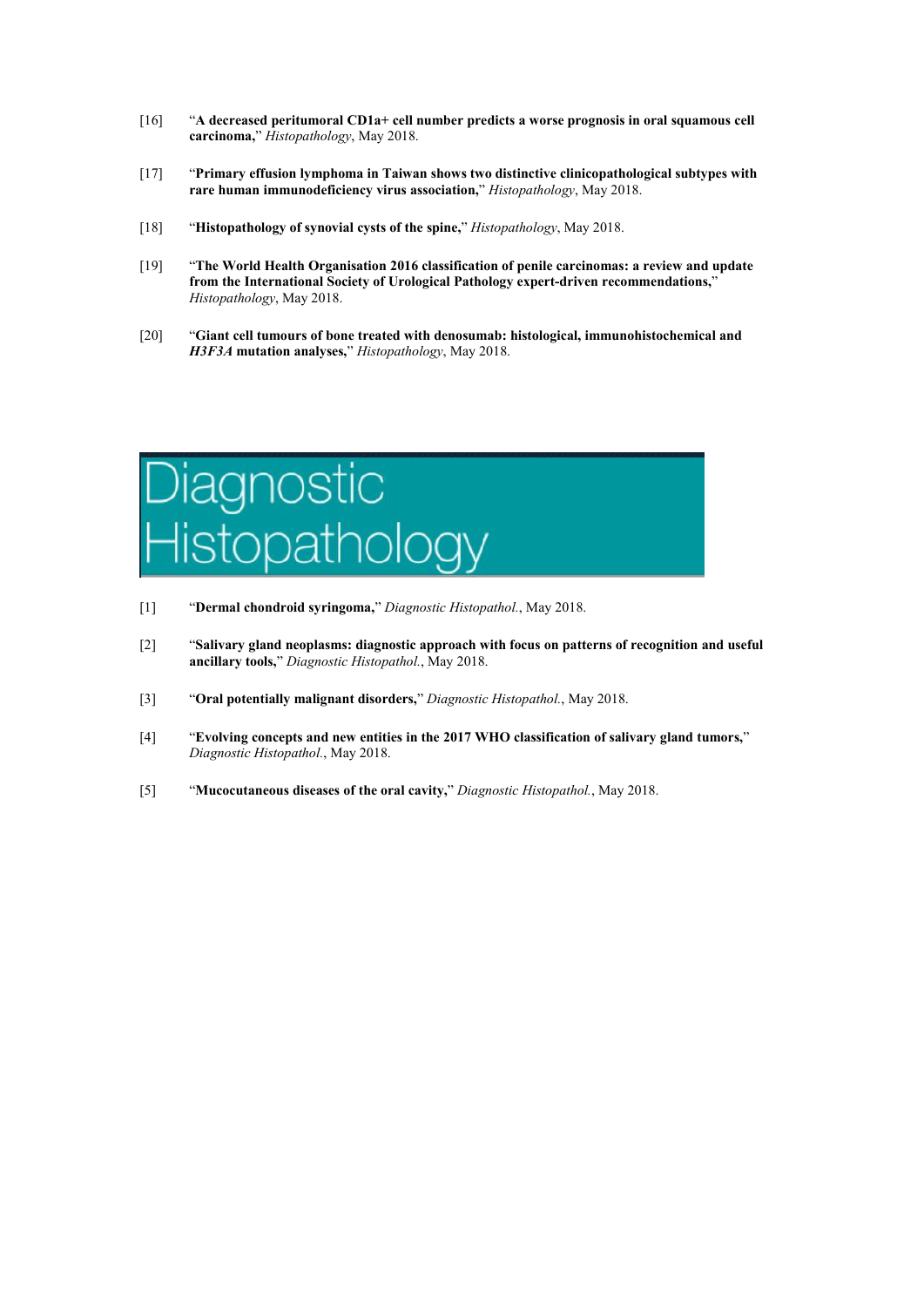### Journal of Clinical Oncology®

An American Society of Clinical Oncology Journal

- [1] "**Predicting Chemotherapy Toxicity in Older Adults With Cancer: A Prospective Multicenter Study,**" *J. Clin. Oncol.*, Sep. 2011.
- [2] "**American Society of Clinical Oncology Provisional Clinical Opinion: The Integration of Palliative Care Into Standard Oncology Care,**" *J. Clin. Oncol.*, Mar. 2012.
- [3] "**Cost Sharing and Adherence to Tyrosine Kinase Inhibitors for Patients With Chronic Myeloid Leukemia,**" *J. Clin. Oncol.*, Feb. 2014.
- [4] "**Integration of Palliative Care Into Standard Oncology Care: American Society of Clinical Oncology Clinical Practice Guideline Update,**" *J. Clin. Oncol.*, Jan. 2017.
- [5] "**American Society of Clinical Oncology Statement: A Conceptual Framework to Assess the Value of Cancer Treatment Options,**" *J. Clin. Oncol.*, Aug. 2015.
- [6] "**Management of Immune-Related Adverse Events in Patients Treated With Immune Checkpoint Inhibitor Therapy: American Society of Clinical Oncology Clinical Practice Guideline,**" *J. Clin. Oncol.*, Feb. 2018.
- [7] "**Antiemetics: American Society of Clinical Oncology Clinical Practice Guideline Update,**" *J. Clin. Oncol.*, Oct. 2017.
- [8] "**MONARCH 2: Abemaciclib in Combination With Fulvestrant in Women With HR+/HER2− Advanced Breast Cancer Who Had Progressed While Receiving Endocrine Therapy,**" *J. Clin. Oncol.*, Sep. 2017.
- [9] "**Minimal Residual Disease Assessed by Multiparameter Flow Cytometry in Multiple Myeloma: Impact on Outcome in the Medical Research Council Myeloma IX Study," J. Clin. Oncol., Jul. 2013.**
- [10] "**Alcohol and Cancer: A Statement of the American Society of Clinical Oncology,**" *J. Clin. Oncol.*, Jan. 2018.
- [11] "**Targeting Androgen Receptor and DNA Repair in Metastatic Castration-Resistant Prostate Cancer: Results From NCI 9012,**" *J. Clin. Oncol.*, Apr. 2018.
- [12] "**Chronic Myelogenous Leukemia: Pregnancy in the Era of Stopping Tyrosine Kinase Inhibitor Therapy,**" *J. Clin. Oncol.*, Apr. 2018.
- [13] "**Quality of Life From Canadian Cancer Trials Group MA.17R:A Randomized Trial of Extending Adjuvant Letrozole to 10 Years,**" *J. Clin. Oncol.*, Feb. 2018.
- [14] "**Breast Cancer Family History and Contralateral Breast Cancer Risk in Young Women: An Update From the Women's Environmental Cancer and Radiation Epidemiology Study,**" *J. Clin. Oncol.*, May 2018.
- [15] "**Optimizing Anticancer Therapy in Metastatic Non-Castrate Prostate Cancer: American Society of Clinical Oncology Clinical Practice Guideline,**" *J. Clin. Oncol.*, May 2018.
- [16] "**Cumulative Burden of Morbidity Among Testicular Cancer Survivors After Standard Cisplatin-Based Chemotherapy: A Multi-Institutional Study,**" *J. Clin. Oncol.*, May 2018.
- [17] "**Phase III Intergroup Trial of Adjuvant Androgen Deprivation With or Without Mitoxantrone Plus Prednisone in Patients With High-Risk Prostate Cancer After Radical Prostatectomy: SWOG S9921,**" *J. Clin. Oncol.*, May 2018.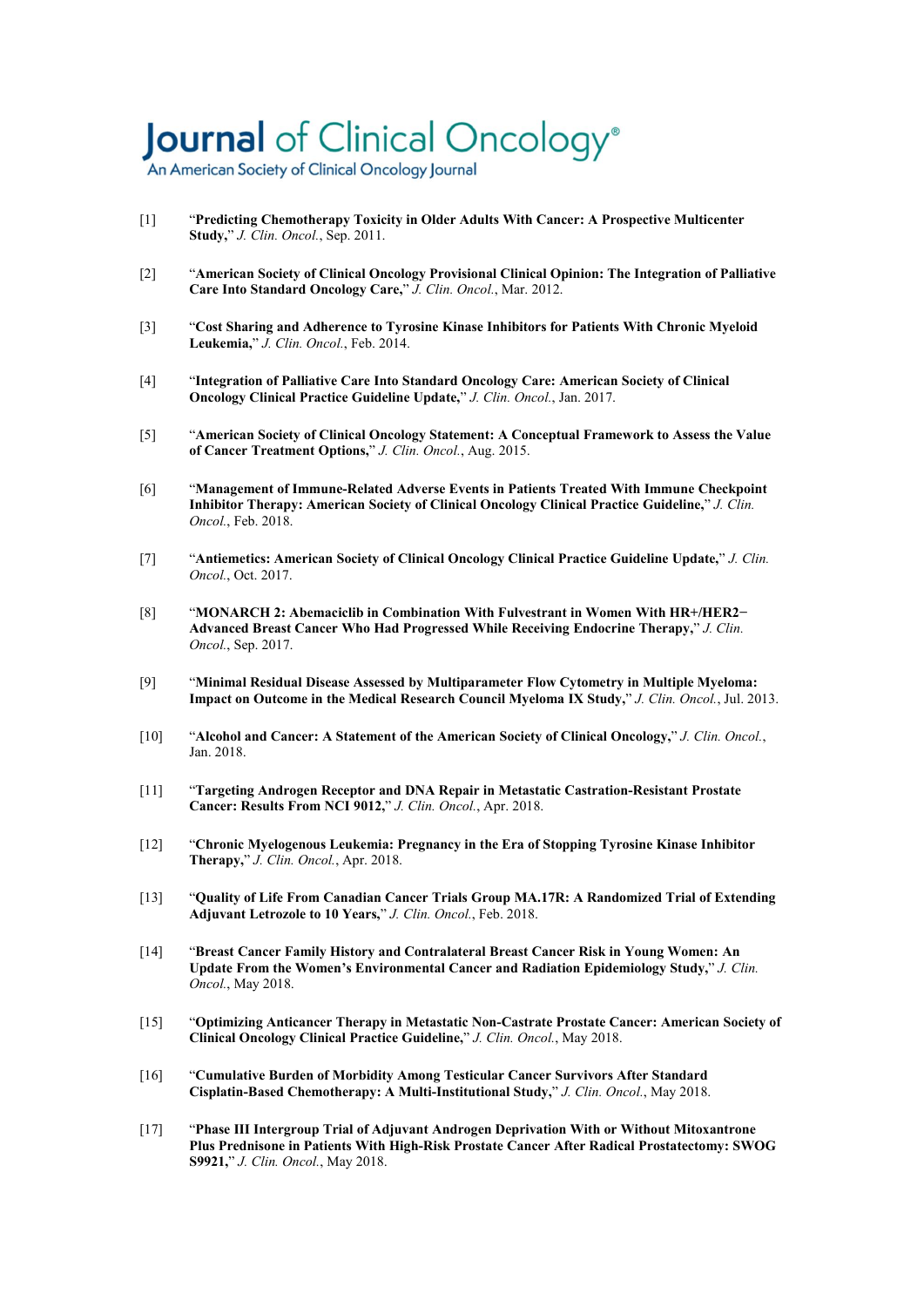- [18] "**Three Versus 6 Months ofOxaliplatin-Based AdjuvantChemotherapy for Patients With Stage III Colon Cancer: Disease-Free Survival Results From a Randomized, Open-Label, International Duration Evaluation of Adjuvant (IDEA) France, Phase III Trial,**" *J. Clin. Oncol.*, May 2018.
- [19] "**Measurable Residual Disease at Induction Redefines Partial Response in Acute Myeloid Leukemia and Stratifies Outcomes in Patients atStandard Risk Without** *NPM1* **Mutations,**" *J. Clin. Oncol.*, May 2018.
- [20] "**FOLFOX or CAPOX in Stage IIto III Colon Cancer: Efficacy Results ofthe Italian Three or Six Colon Adjuvant Trial,**" *J. Clin. Oncol.*, May 2018.
- [21] "**Curing More Prostate Cancer: Thinking Through the Options,**" *J. Clin. Oncol.*, May 2018.
- [22] "**Minimal Residual Disease Testing After Induction Chemotherapy for Acute Myeloid Leukemia: Moving Beyond Prognostication?,**" *J. Clin. Oncol.*, May 2018.
- [23] "**Advances in AdjuvantTherapy for Colon Cancer:** *P* **value or Practical**

#### **JAMA Oncology**

- [1] "**My Unfortunate Introduction Into the Financial Toxicity of Cancer Care in America—March Forth,**" *JAMA Oncol.*, May 2018.
- [2] "**Lymphedema,**" *JAMA Oncol.*, May 2018.
- [3] "**Hepatocellular Carcinoma With Portal Venous Invasion,**" *JAMA Oncol.*, May 2018.
- [4] "**Insights Into the Management of Lymph Node–Positive Penile Cancer,**" *JAMA Oncol.*, May 2018.
- [5] "*JAMA Oncology***—The Year in Review, 2017,**" *JAMA Oncol.*, May 2018.
- [6] "**Improved JAK Inhibition in Myelofibrosis—The Long Road Ahead,**" *JAMA Oncol.*, May 2018.
- [7] "**The Value of Behavioral Counseling for Skin Cancer Prevention,**" *JAMA Oncol.*, May 2018.
- [8] "**Using the Cancer Moonshot to Conquer Cancer Disparities,**" *JAMA Oncol.*, May 2018.
- [9] "**Mantle Cell Lymphoma—Time to Dismantle the Treatment Paradox,**" *JAMA Oncol.*, May 2018.
- [10] "**The US Food and Drug Administration's Approval of Adjuvant Sunitinib for Renal Cell Cancer,**" *JAMA Oncol.*, May 2018.
- [11] "**Pediatric-Inspired Treatment Regimens for Adolescents and Young Adults With Philadelphia Chromosome–Negative Acute Lymphoblastic Leukemia,**" *JAMA Oncol.*, May 2018.
- [12] "**A Peculiar Adenocarcinoma,**" *JAMA Oncol.*, May 2018.
- [13] "**Association of High Body Mass Index and Hepatocellular Carcinoma in Patients With Chronic Hepatitis B Virus Infection,**" *JAMA Oncol.*, May 2018.
- [14] "**Concomitant Genetic Alterations With Response to Treatment and Epidermal Growth Factor Receptor Tyrosine Kinase Inhibitors in Patients With** *EGFR* **-Mutant Advanced Non–Small Cell Lung Cancer,**" *JAMA Oncol.*, May 2018.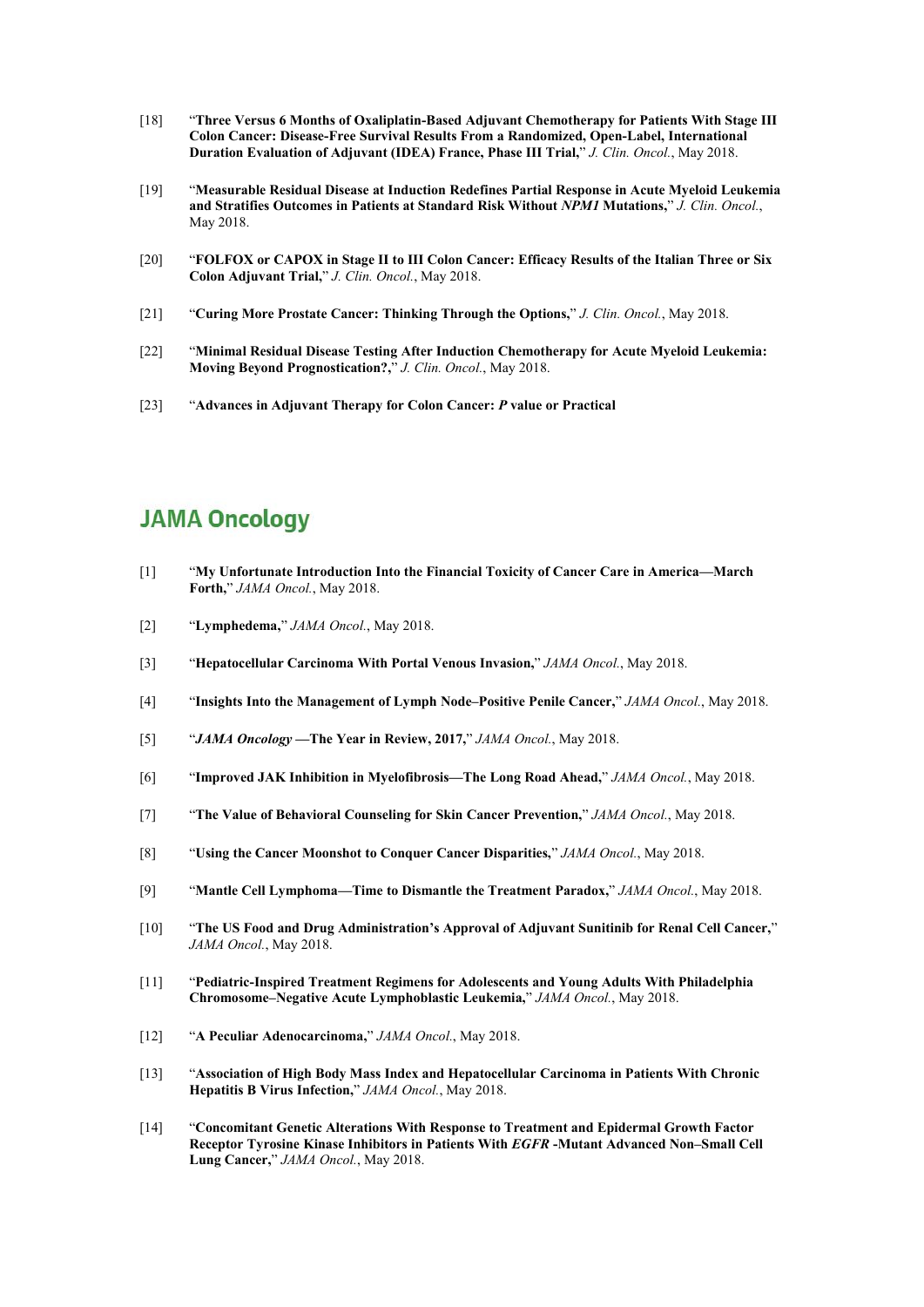- [15] "**Association Between Circulating Tumor DNA and Pseudoprogression in Patients With Metastatic Melanoma Treated With Anti–Programmed Cell Death 1 Antibodies,**" *JAMA Oncol.*, May 2018.
- [16] "**'Job Lock' Among Long-term Survivors ofChildhood Cancer,**" *JAMA Oncol.*, May 2018.
- [17] "**Comparison Between Adjuvant and Early-Salvage Postprostatectomy Radiotherapy for Prostate Cancer With Adverse Pathological Features,**" *JAMA Oncol.*, May 2018.
- [18] "**Seizure Rates in Enzalutamide-Treated Men With Metastatic Castration-Resistant Prostate Cancer and Risk of Seizure,**" *JAMA Oncol.*, May 2018.
- [19] "**Safety and Efficacy of Pembrolizumab Monotherapy in Patients With Previously Treated Advanced Gastric and Gastroesophageal Junction Cancer,**" *JAMA Oncol.*, May 2018.
- [20] "**Prognostic Factors for Complete Response to Ibrutinib in Patients With Chronic Lymphocytic Leukemia,**" *JAMA Oncol.*, May 2018.
- [21] "**Radiographic Progression-Free Survival as a Clinically Meaningful End Point in Metastatic Castration-Resistant Prostate Cancer,**" *JAMA Oncol.*, May 2018.
- [22] "**Efficacy and Safety of Transarterial Chemoembolization Plus External Beam Radiotherapy vs Sorafenib in Hepatocellular Carcinoma With Macroscopic Vascular Invasion,**" *JAMA Oncol.*, May 2018.
- [23] "**A Magnetic Resonance Imaging–Based Prediction Model for Prostate Biopsy Risk Stratification,**" *JAMA Oncol.*, May 2018.
- [24] "**Pacritinib vs Best Available Therapy, Including Ruxolitinib, in Patients With Myelofibrosis,**" *JAMA Oncol.*, May 2018.
- [25] "**Association of Sulindac and Erlotinib vs Placebo With Colorectal Neoplasia in Familial Adenomatous Polyposis,**" *JAMA Oncol.*, May 2018.
- [26] "**Prevalence of Cognitive Impairment and Association With Survival Among Older Patients With Hematologic Cancers,**" *JAMA Oncol.*, May 2018.
- [27] "**Treatment Trends and Outcomes for Patients With Lymph Node–Positive Cancer of the Penis,**" *JAMA Oncol.*, May 2018.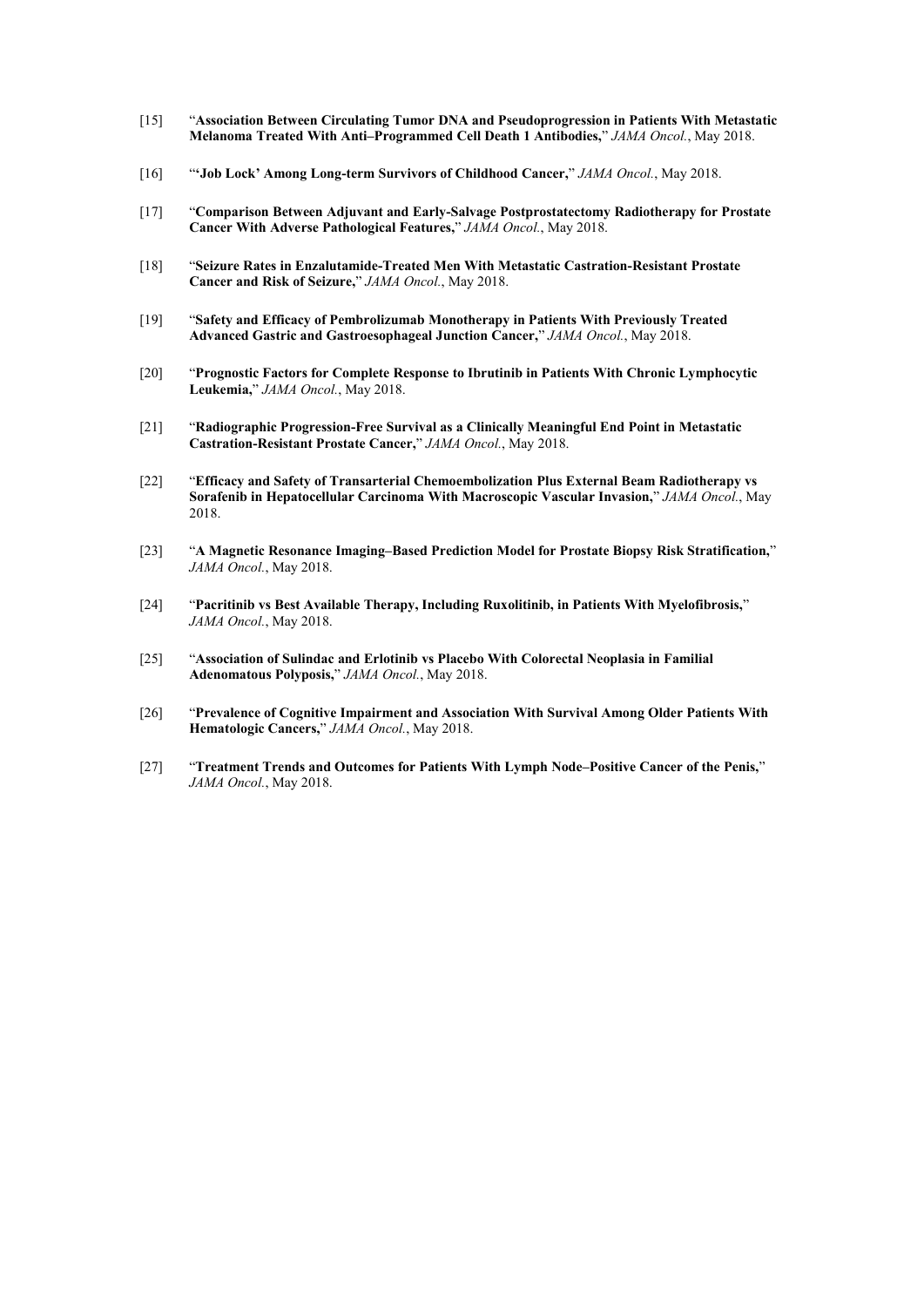

Version:1.0 StartHTML:0000000107 EndHTML:0000010972 StartFragment:0000000127 EndFragment:0000010954

- [1] "**Reply to the letter to the editor 'ESMO-MCBS v1.1: statistical and patient relevant shortcomings' by Emprechtinger et al.,**" *Ann. Oncol.*, May 2018.
- [2] "**Nivolumab combined with ruxolitinib: antagonism or synergy?,**" *Ann. Oncol.*, May 2018.
- [3] "**Should de-escalation of bone-targeting agents be standard of care?,**" *Ann. Oncol.*, May 2018.
- [4] "**Effect of pembrolizumab on patients harboring uncommon epidermal growth factor receptor mutations,**" *Ann. Oncol.*, May 2018.
- [5] "**Eribulin in BRAF V600E-mutant metastatic colorectal cancer: case series and potential rationale,**" *Ann. Oncol.*, May 2018.
- [7] "**Combined immunotherapy encompassing intratumoral poly-ICLC, dendritic-cell vaccination and radiotherapy in advanced cancer patients,**" *Ann. Oncol.*, May 2018.
- [8] "**Restoration of conformation of mutant p53,**" *Ann. Oncol.*, May 2018.
- [9] "**Phase I study of the checkpoint kinase 1 inhibitor GDC-0575 in combination with gemcitabine in patients with refractory solid tumors,**" *Ann. Oncol.*, May 2018.
- [10] "**Treatment effects measured by restricted mean survival time in trials ofimmune checkpoint inhibitors for cancer,**" *Ann. Oncol.*, May 2018.
- [11] "**MSR1 repeats modulate gene expression and affect risk of breast and prostate cancer,**" *Ann. Oncol.*, May 2018.
- [12] "**Genetic profiling using plasma-derived cell-free DNA in therapy-naïve hepatocellular carcinoma patients: a pilot study,**" *Ann. Oncol.*, May 2018.
- [13] "**Combined pathologic‐genomic algorithm for early-stage breast cancer improves cost-effective use of the 21-gene recurrence score assay,**" *Ann. Oncol.*, May 2018.
- [14] "**Evaluation of the eighth TNM classification on p16-positive oropharyngeal squamous cell carcinomas in the Netherlands and the importance of additional HPV DNA testing,**" *Ann. Oncol.*, May 2018.
- [15] "**Phase IIa study of the CD19 antibody MOR208 in patients with relapsed or refractory B-cell non-Hodgkin's lymphoma,**" *Ann. Oncol.*, Feb. 2018.
- [16] "**Adding abiraterone or docetaxel to long-term hormone therapy for prostate cancer: directly randomised data from the STAMPEDE multi-arm, multi-stage platform protocol,**" *Ann. Oncol.*, May 2018.
- [17] "**Malignant pleural mesothelioma immune microenvironment and checkpoint expression: correlation with clinical–pathological features and intratumor heterogeneity over time,**" *Ann. Oncol.*, May 2018.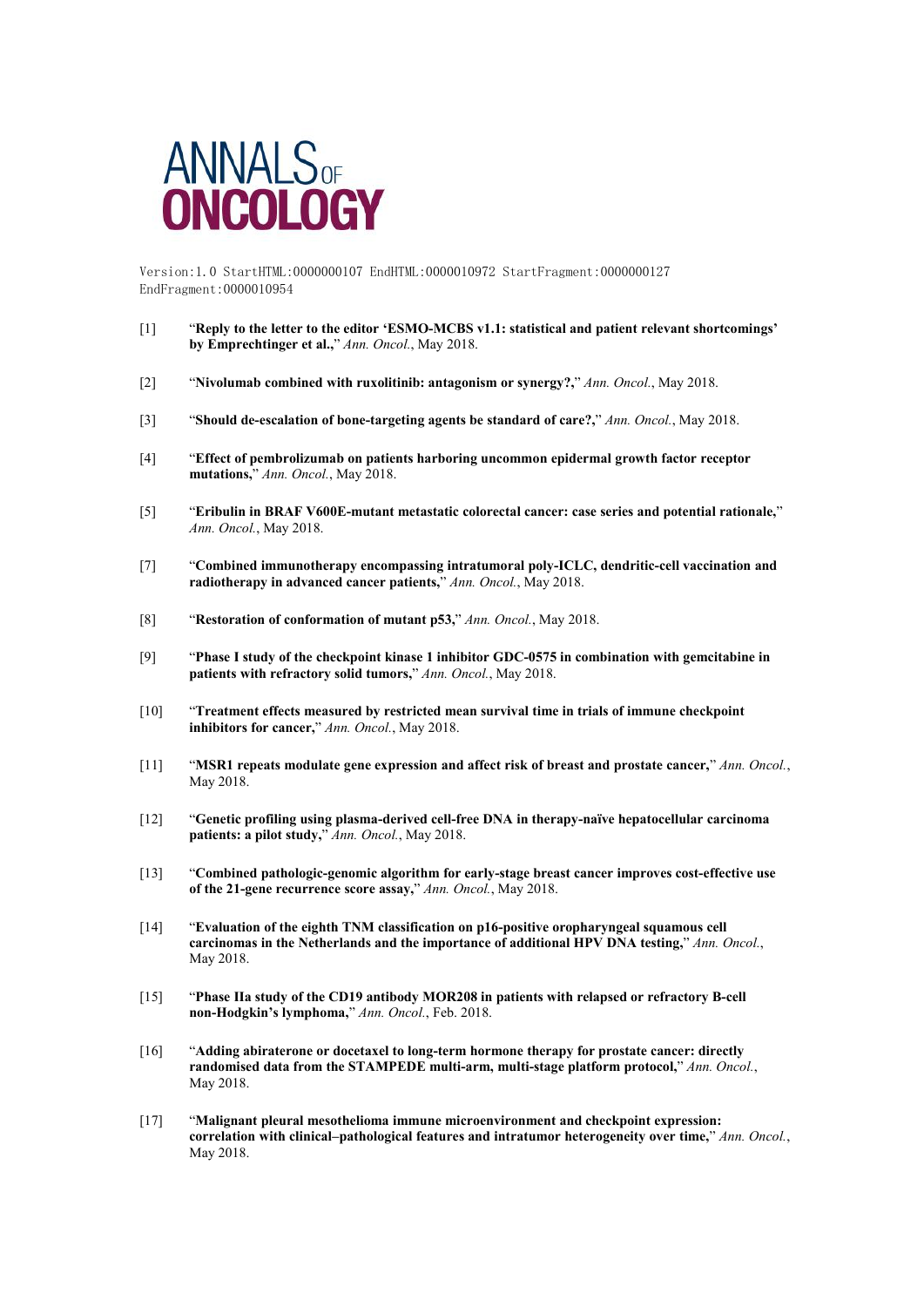- [19] "**CMS-dependent prognostic impact of KRAS and BRAFV600E mutations in primary colorectal cancer,**" *Ann. Oncol.*, May 2018.
- [20] "**RAD51 foci as a functional biomarker of homologous recombination repair and PARP inhibitor resistance in germline BRCA-mutated breast cancer,**" *Ann. Oncol.*, May 2018.
- [21] "**RAS mutation analysis in circulating tumor DNA from patients with metastatic colorectal cancer: the AGEO RASANC prospective multicenter study,**" *Ann. Oncol.*, May 2018.
- [22] "**Efficacy and safety findings from DREAM: a phase III study of DHP107 (oral paclitaxel) versus IV paclitaxel in patients with advanced gastric cancer after failure of first-line chemotherapy,**" *Ann. Oncol.*, Feb. 2018.
- [23] "**Randomised phase III trialof vinflunine plus capecitabine versus capecitabine alone in patients with advanced breast cancer previously treated with an anthracycline and resistant to taxane,**" *Ann. Oncol.*, May 2018.
- [24] "**Final validation of the ProMisE molecular classifier for endometrial carcinoma in a large population-based case series,**" *Ann. Oncol.*, May 2018.
- [26] "**Physical activity in relation torisk of prostate cancer: a systematic review and meta-analysis,**" *Ann. Oncol.*, May 2018.
- [27] "**Systematic review and meta-analysis ofthe evidence for oral nutritional intervention on nutritional and clinical outcomes during chemo(radio)therapy: current evidence and guidance for design of future trials,**" *Ann. Oncol.*, May 2018.
- [28] "**Induction chemotherapy in locally advanced squamous cell carcinoma of the head and neck: role, controversy, and future directions,**" *Ann. Oncol.*, May 2018.
- [29] "**Methodology of clinical trials evaluating the incorporation of new drugs in thefirst-line treatment of patients with diffuse large B-cell lymphoma (DLBCL): a critical review,**" *Ann. Oncol.*, May 2018.
- [30] "**Targeting the human epidermal growth factor receptor 2 (HER2) oncogene in colorectal cancer,**" *Ann. Oncol.*, May 2018.
- [31] "**The hard road todata interpretation: 3 or 6 months ofadjuvant chemotherapy for patients with stage III colon cancer?,**" *Ann. Oncol.*, May 2018.
- [32] "**Should decisions on adding adjuvant chemotherapy in early-stage ER-positive breast cancer be based on geneexpression testing or clinicopathologic factors or both?,**" *Ann. Oncol.*, May 2018.
- [33] "**Circulating tumor DNA detection in hepatocellular carcinoma,**" *Ann. Oncol.*, May 2018.
- [36] "**Antibody therapy targeting CD19 for B-cellnon-Hodgkin's lymphoma,**" *Ann. Oncol.*, May 2018.
- [37] "**Molecular risk stratification to direct therapy in endometrial cancer: ready for the clinic?,**" *Ann. Oncol.*, May 2018.
- [38] "**Detection of somatic RAS mutations in circulating tumor DNA from metastatic colorectal cancer patients: are we ready for clinical use?,**" *Ann. Oncol.*, May 2018.
- [39] "**HPV status, like politics, is local—evaluating p16 staining and a new staging system in a Dutch cohort of oropharynx cancer,**" *Ann. Oncol.*, May 2018.
- [40] "**The case for 'successfully' treating hormone naïve metastatic prostate cancer,**" *Ann. Oncol.*, May 2018.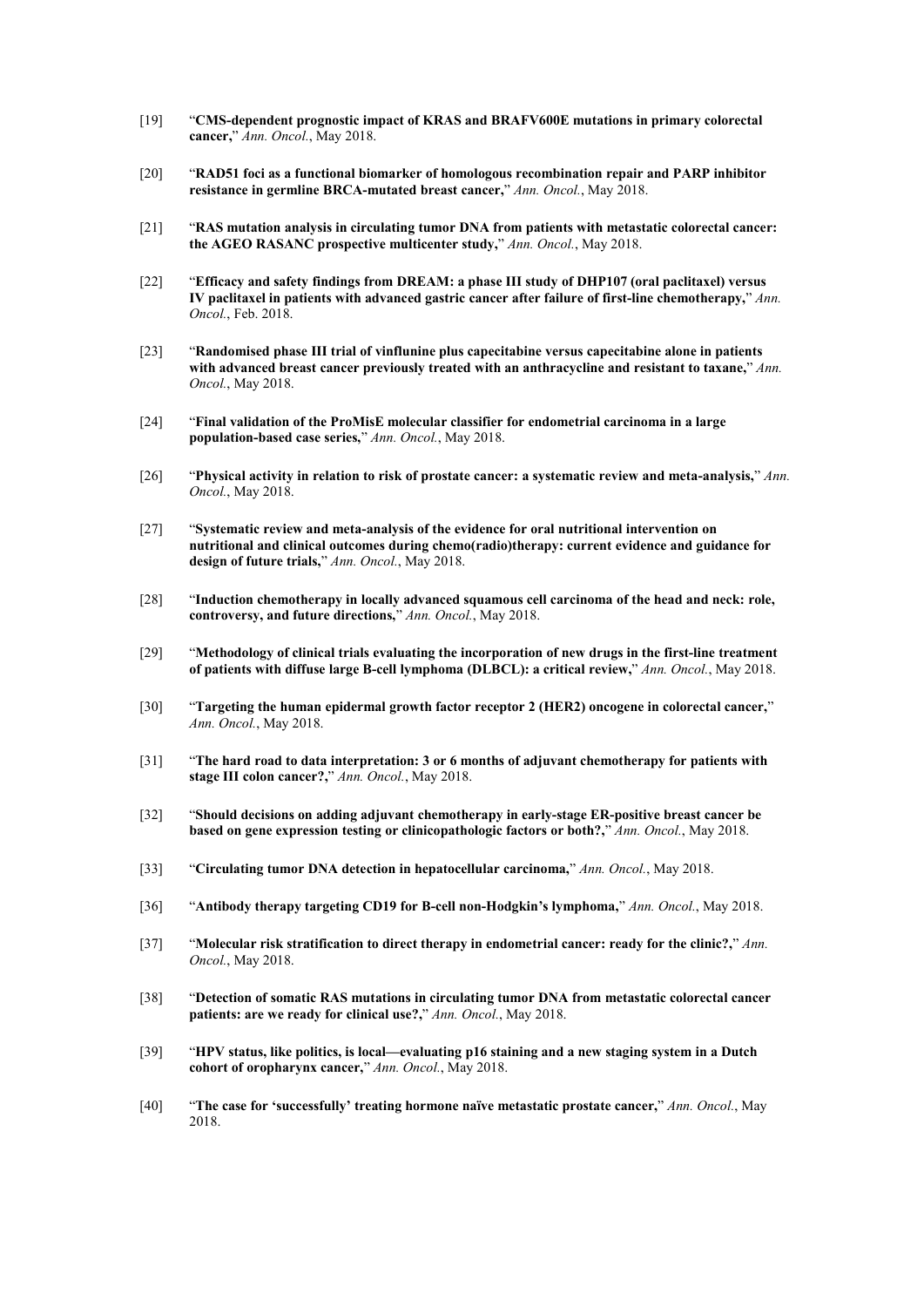

Leading the way in experimental and clinical research in hematology

- [1] "**Extramedullary relapse of** *KMT2A* **(** *MLL* **)-rearranged acute lymphoblastic leukemia with lineage switch following blinatumomab,**" *Blood*, May 2018.
- [2] "**Detection of clonal hematopoiesis ofindeterminate potential in clinical sequencing of solid tumor specimens,**" *Blood*, May 2018.
- [3] "**Paroxysmal cold hemoglobinuria with acute renal failure,**" *Blood*, May 2018.
- [4] "**MGUS, lymphoplasmacytic malignancies, and Gaucher disease: the significance of the clinical association,**" *Blood*, May 2018.
- [5] "**Pervasive mutations ofJAK-STAT pathway genes in classical Hodgkin lymphoma,**" *Blood*, May 2018.
- [6] "**Preclinical evaluation of** *NUDT15* **-guided thiopurine therapy and its effects on toxicity and antileukemic efficacy,**" *Blood*, May 2018.
- [7] "**RNA-based** *FLT3* **-ITD allelic ratio is associated with outcome and ex vivo response to FLT3 inhibitors in pediatric AML,**" *Blood*, May 2018.
- [8] "**Liquid biopsy for Hodgkin: a game changer?,**" *Blood*, May 2018.
- [9] "**Circulating tumor DNA reveals genetics, clonal evolution, and residual disease in classical Hodgkin lymphoma,**" *Blood*, May 2018.
- [10] "**Thromboembolism in acute lymphoblastic leukemia: results ofNOPHO ALL2008 protocol treatment in patients aged 1 to 45 years,**" *Blood*, May 2018.
- [11] "**Exome chip analyses identify genes affecting mortality after HLA-matched unrelated-donor blood and marrow transplantation,**" *Blood*, May 2018.
- [12] "**The role of JAK2 inhibitors in MPNs 7 years after approval,**" *Blood*, May 2018.
- [13] "**Prognostic model for high-tumor-burden follicular lymphoma integrating baseline and end-induction PET: a LYSA/FIL study,**" *Blood*, May 2018.
- [14] "**14-3-3 proteins in platelet biology and glycoprotein Ib-IX signaling,**" *Blood*, May 2018.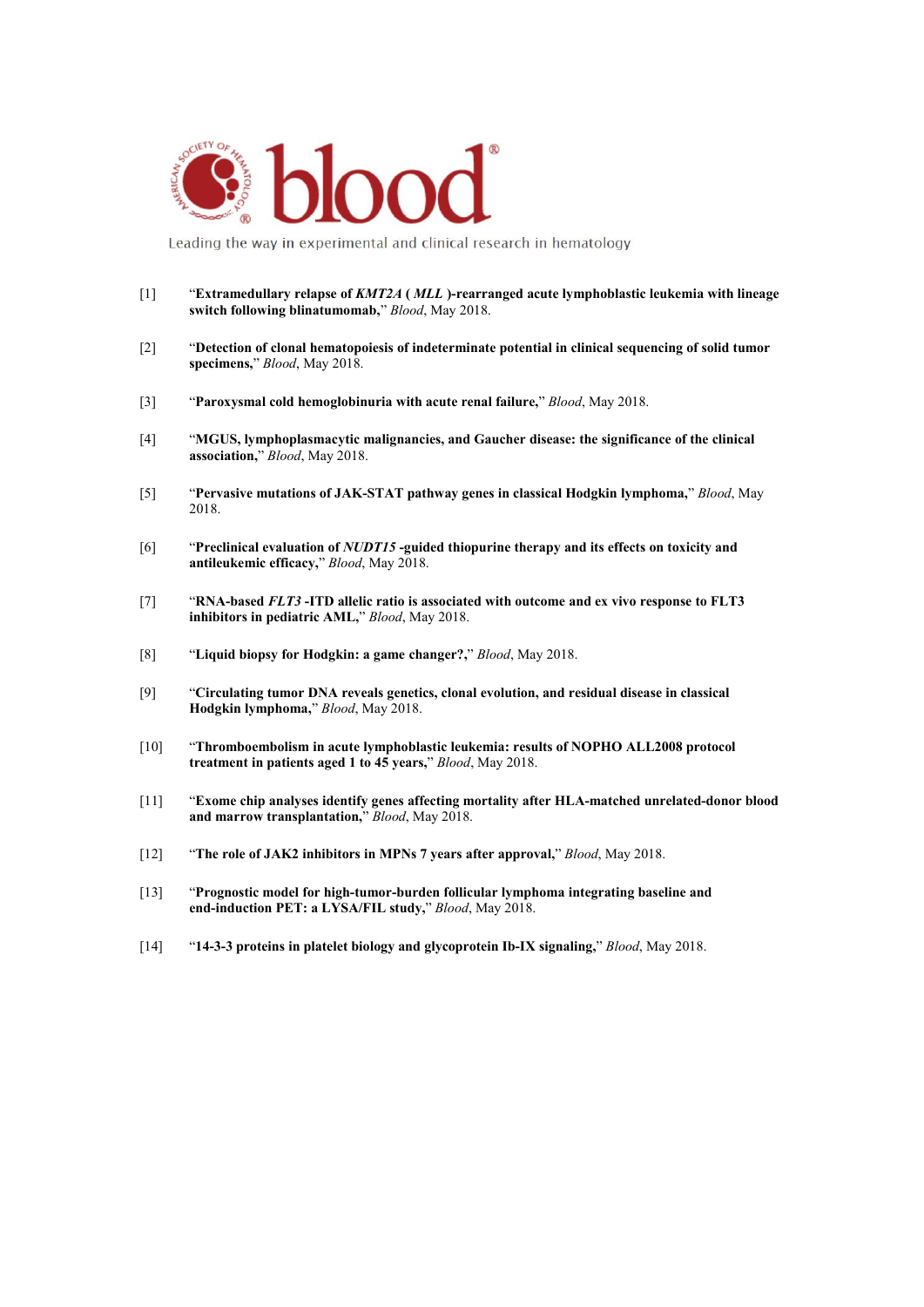# $\rightarrow$

- [1] "**How Should a Man with Prostate Cancer Choose his Surgeon?,**" *Eur. Urol.*, Jun. 2018.
- [2] "**Substitution Urethroplasty with Closure Versus Nonclosure of the BuccalMucosa Graft Harvest Site: A Randomized Controlled Trial with a Detailed Analysis ofOral Pain and Morbidity,**" *Eur. Urol.*, Jun. 2018.
- [3] "**Answering Questions and Questioning Answers: More Evidence To Guide Decision-making About Chemohormonal Therapy in Metastatic Prostate Cancer,**" *Eur. Urol.*, Jun. 2018.
- [4] "**Oral Pain and Morbidity with Buccal Mucosa Grafts for Substitution Urethroplasty: Closure or Not,**" *Eur. Urol.*, Jun. 2018.
- [5] "**Survival Outcomes ofMen with Lymph Node-positive Prostate Cancer After Radical Prostatectomy: A Comparative Analysis ofDifferent Postoperative Management Strategies,**" *Eur. Urol.*, Jun. 2018.
- [6] "**Adjuvant Chemotherapy for Prostate Cancer: The Long and Winding Road,**" *Eur. Urol.*, Jun. 2018.
- [7] "**Re: Abiraterone for Prostate Cancer Not Previously Treated with Hormone Therapy,**" *Eur. Urol.*, Jun. 2018.
- [8] "**Burden of Metastatic Castrate Naive Prostate Cancer Patients, to Identify Men More Likely to Benefit from Early Docetaxel: Further Analyses ofCHAARTED and GETUG-AFU15 Studies,**" *Eur. Urol.*, Jun. 2018.
- [9] "**The Risks ofTheft and Copyright Breach from Camera Use During Scientific Presentations: It's Time for a Debate,**" *Eur. Urol.*, Jun. 2018.
- [10] "**Complex Polygenic Nature of Testicular Germ Cell Cancer Suggests Multifactorial Aetiology,**" *Eur. Urol.*, Jun. 2018.
- [11] "**Multiparametric Magnetic Resonance Imaging for Prostate-specific Antigen Recurrence After Radical Prostatectomy: Are We Leaving the 'One Treatment Fits All Approach' and Moving Towards Personalized Imaging-guided Treatment?,**" *Eur. Urol.*, Jun. 2018.
- [12] "**Robotic Intracorporeal Padua Ileal Bladder: Surgical Technique, Perioperative, Oncologic and Functional Outcomes,**" *Eur. Urol.*, Jun. 2018.
- [13] "**Two-years Postradiotherapy Biopsies: Lessons from MRC RT01 Trial,**" *Eur. Urol.*, Jun. 2018.
- [14] "**Comparison of Abiraterone Acetate and Docetaxel with Androgen Deprivation Therapy in High-risk and Metastatic Hormone-naïve Prostate Cancer: A Systematic Review and Network Meta-analysis,**" *Eur. Urol.*, Jun. 2018.
- [15] "**Re: A Novel Tool for Predicting Extracapsular Extension During Graded Partial Nerve Sparing in Radical Prostatectomy,**" *Eur. Urol.*, Jun. 2018.
- [16] "**Determinants ofPatient Mobility for Prostate Cancer Surgery: A Population-based Study of Choice and Competition,**" *Eur. Urol.*, Jun. 2018.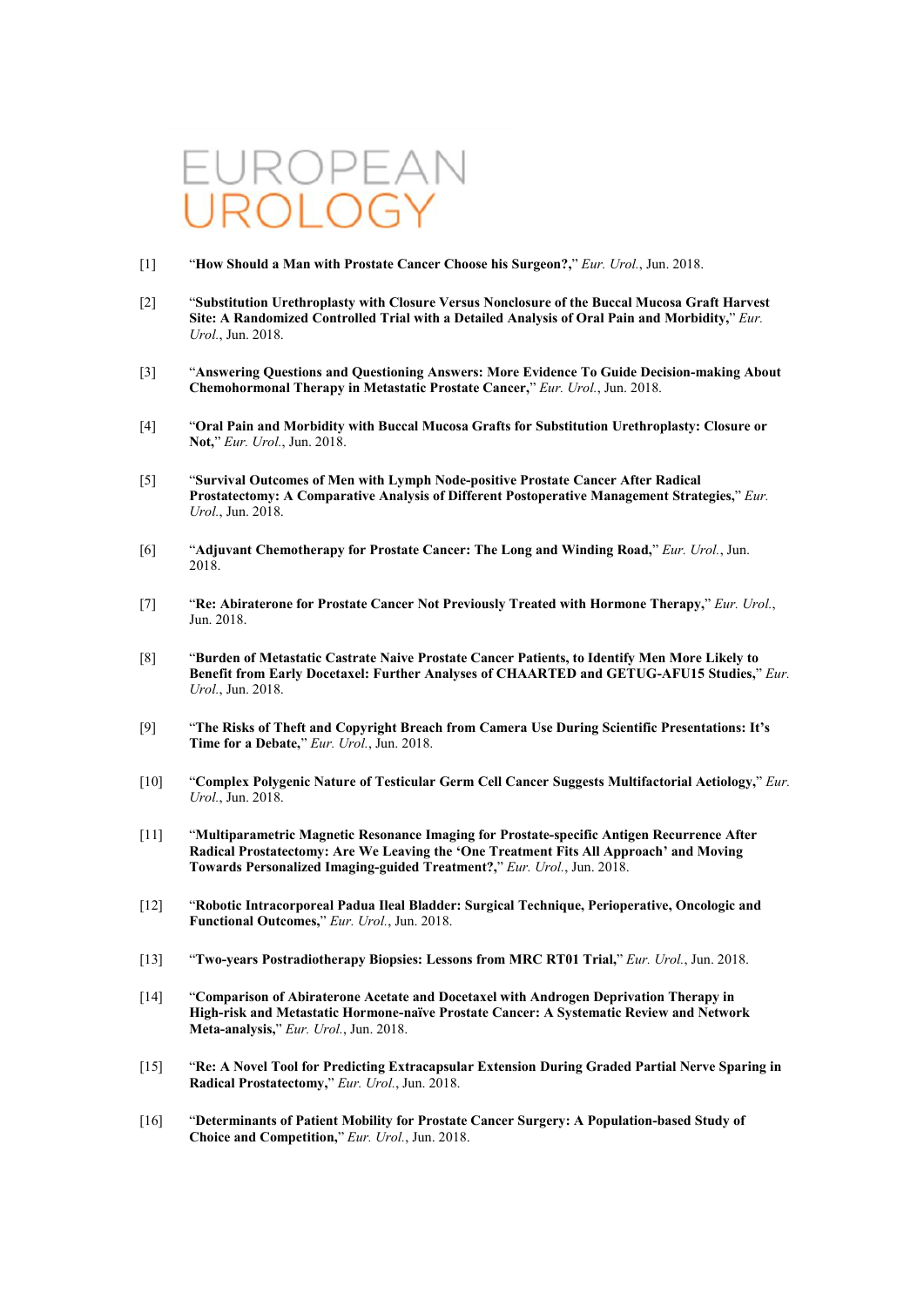- [17] "**Multiparametric Magnetic Resonance Imaging Is an Independent Predictor of Salvage Radiotherapy Outcomes After Radical Prostatectomy,**" *Eur. Urol.*, Jun. 2018.
- [18] "**Docetaxel Versus Surveillance After Radical Prostatectomy for High-risk Prostate Cancer: Results from the Prospective Randomised, Open-label Phase 3 Scandinavian Prostate Cancer Group 12 Trial,**" *Eur. Urol.*, Jun. 2018.
- [19] "**Repeat Transurethral Resection in Non–muscle-invasive Bladder Cancer: A Systematic Review,**" *Eur. Urol.*, Jun. 2018.
- [20] "**Re: Management of the Urologic Sepsis Syndrome,**" *Eur. Urol.*, Jun. 2018.
- [21] "**Non–risk-adapted Surveillance for Stage I Testicular Cancer: Critical Review and Summary,**" *Eur. Urol.*, Jun. 2018.
- [22] "**Nodal Metastases atRadical Prostatectomy: More Aggressive Disease Warrants Consideration of Multimodal Treatment,**" *Eur. Urol.*, Jun. 2018.
- [23] "**Re: Repair of Damaged Ligaments with Tissue Fixation System Minisling Is Sufficient to Cure Major Prolapse in All Three Compartments: 5-yr Data,**" *Eur. Urol.*, Jun. 2018.
- [24] "**Active Surveillance for Stage I Testicular Cancer: A Four-decade–old Experiment Proven Correct,**" *Eur. Urol.*, Jun. 2018.
- [25] "**Large-scale Sequencing of Testicular Germ Cell Tumour (TGCT)Cases Excludes Major TGCT Predisposition Gene,**" *Eur. Urol.*, Jun. 2018.
- [26] "**Active Surveillance Offers Functional Advantages Without Impacting Survival for Low-risk Prostate Cancer,**" *Eur. Urol.*, Jun. 2018.
- [27] "**Re: Jochen Walz. The 'PROMIS' of Magnetic Resonance Imaging Cost Effectiveness in Prostate Cancer Diagnosis? Eur Urol 2018;73:31–2,**" *Eur. Urol.*, Jun. 2018.
- [28] "**Long-term Psychological and Quality-of-life Effects of Active Surveillance and Watchful Waiting After Diagnosis ofLow-risk Localised Prostate Cancer,**" *Eur. Urol.*, Jun. 2018.
- [29] "**Re: Duration of Urethral Catheterization After Urethroplasty: How Long Is Enough?,**" *Eur. Urol.*, Jun. 2018.
- [30] "**Re: A Randomized Study of Intraoperative Autologous Retropubic Urethral Sling on Urinary Control After Robotic Assisted Radical Prostatectomy,**" *Eur. Urol.*, Jun. 2018.
- [31] "**Patient-derived Hormone-naive Prostate Cancer Xenograft Models Reveal Growth Factor Receptor Bound Protein 10 as an Androgen Receptor-repressed Gene Driving the Development of Castration-resistant Prostate Cancer,**" *Eur. Urol.*, Jun. 2018.
- [32] "**Abiraterone or Docetaxel Plus Androgen Deprivation in Hormone-Sensitive Prostate Cancer: More Questions Than Answers,**" *Eur. Urol.*, Jun. 2018.
- [33] "**Association Between Lead Time and Prostate Cancer Grade: Evidence of Grade Progression from Long-term Follow-up of Large Population-based Cohorts Not Subject to Prostate-specific Antigen Screening,**" *Eur. Urol.*, Jun. 2018.
- [34] "**Twenty-year Risk of Prostate Cancer Death by Midlife Prostate-specific Antigen and a Panel of Four Kallikrein Markers in a Large Population-based Cohort of Healthy Men,**" *Eur. Urol.*, Jun. 2018.
- [35] "**Expression of Androgen Receptor Splice Variant 7 or 9 in Whole Blood Does Not Predict Response to Androgen-Axis–targeting Agents in Metastatic Castration-resistant Prostate Cancer,**" *Eur. Urol.*, Jun. 2018.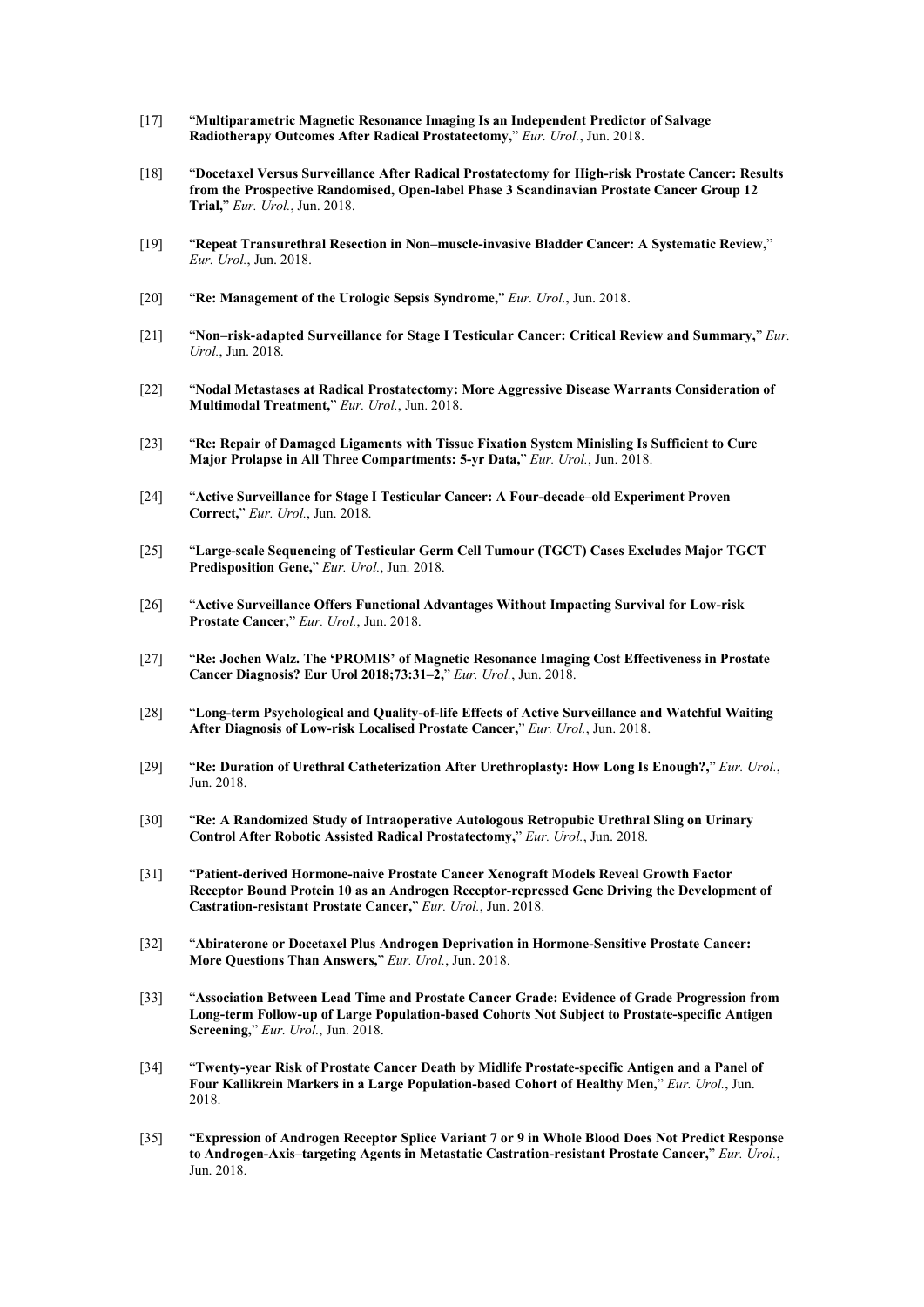## Gastroenterology

- [1] "**Less Is More: A Minimalist Approach toEndoscopy,**" *Gastroenterology*, May 2018.
- [2] "**New Developmentsin Managing Variceal Bleeding,**" *Gastroenterology*, May 2018.
- [3] "**Endoscopic Management of Pancreatobiliary Neoplasms,**" *Gastroenterology*, May 2018.
- [4] "**Advances and Challenges in Endoscopic Training,**" *Gastroenterology*, May 2018.
- [5] "**Advances in CRC Prevention: Screening and Surveillance,**" *Gastroenterology*, May 2018.
- [6] "**Endoscopic Management of Transmural Defects, Including Leaks, Perforations, and Fistulae,**" *Gastroenterology*, May 2018.
- [7] "**Endoscopic Full Thickness Resection,**" *Gastroenterology*, May 2018.
- [8] "**EUS-Guided Transluminal Interventions,**" *Gastroenterology*, May 2018.
- [9] "**Endoscopic Myotomy for Foregut Motility Disorders,**" *Gastroenterology*, May 2018.
- [10] "**Endoscopic Submucosal Dissection: Indications and Application in Western Endoscopy Practice,**" *Gastroenterology*, May 2018.
- [11] "**Novel Developments in Endoscopic Mucosal Imaging,**" *Gastroenterology*, May 2018.
- [12] "**Controversies in Endoscopic Eradication Therapy for Barrett's Esophagus,**" *Gastroenterology*, May 2018.
- [13] "**Advances in Endoscopic Therapy,**" *Gastroenterology*, May 2018.